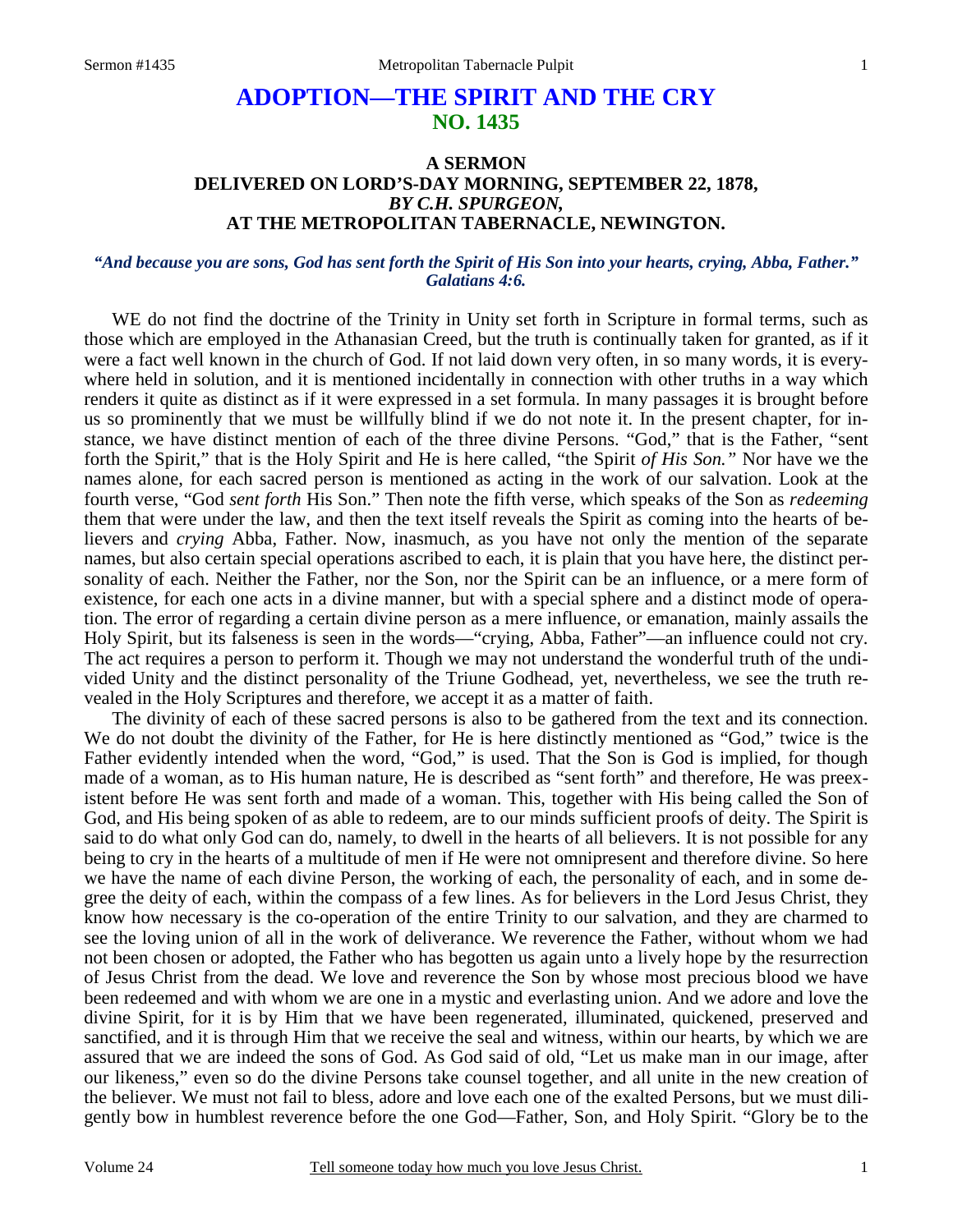Father, and to the Son, and to the Holy Spirit; as it was in the beginning, is now, and ever shall be, world without end. Amen."

Having noted this most important fact, let us come to the text itself, hoping to enjoy the doctrine of the Trinity while we are discoursing upon our adoption, in which wonder of grace they each have a share. Under the teaching of the divine Spirit may we be drawn into sweet communion with the Father through His Son Jesus Christ, to His glory and to our benefit.

Three things are very clearly set forth in my text. The first is *the dignity of believers*—"you are sons." The second is *the consequent indwelling of the Holy Spirit*—"because you are sons, God has sent forth the Spirit of His Son into your hearts." And the third is *the filial cry*—crying, "Abba, Father."

**I.** First, then, THE DIGNITY OF BELIEVERS. Adoption gives us the rights of children. Regeneration gives us the nature of children. We are partakers of both of these, for we are sons.

And let us here observe that *this sonship is a gift of grace received by faith*. We are not the sons of God by nature in the sense here meant. We are in a sense "the offspring of God" by nature, but this is very different from the sonship here described, which is the peculiar privilege of those who are born again. The Jews claimed to be of the family of God, but as their privileges came to them by the way of their fleshly birth, they are likened to Ishmael, who was born after the flesh, but who was cast out as the son of the bondwoman and compelled to give way to the son of the promise. We have a sonship which does not come to us by nature, for we are "born not of blood, nor of the will of the flesh, nor of the will of man, but of God." Our sonship comes by promise, by the operation of God as a special gift to a peculiar seed, set apart unto the Lord by His own sovereign grace, as Isaac was. This honor and privilege come to us, according to the connection of our text, by faith. Note well the twenty-sixth verse of the preceding chapter (Gal. 3:26): "For you are all the children of God by faith in Christ Jesus." As unbelievers we know nothing of adoption. While we are under the law as self-righteous we know something of servitude, but we know nothing of sonship. It is only after that faith has come that we cease to be under the schoolmaster, and rise out of our minority to take the privileges of the sons of God.

Faith works in us the spirit of adoption and our consciousness of sonship, in this wise, first, *it brings us justification.* Verse twenty-four of the previous chapter says, "The law was our schoolmaster to bring us unto Christ, that we might be justified by faith." An unjustified man stands in the condition of a criminal, not of a child. His sin is laid to his charge, he is reckoned as unjust and unrighteous, as indeed he really is, and he is therefore a rebel against his king, and not a child enjoying his father's love. But when faith realizes the cleansing power of the blood of atonement and lays hold upon the righteousness of God in Christ Jesus, then the justified man becomes a son and a child. Justification and adoption always go together. "Whom He called them He also justified" and the calling is a call to the Father's house and to recognition of sonship. Believing brings forgiveness and justification through our Lord Jesus. It also brings adoption, for it is written, "But as many as received Him, to them gave He power to become the sons of God, even to them that believe on His name."

Faith brings us into the realization of our adoption, in the next place, by *setting us free from the bondage of the law.* "After that faith is come, we are no longer under a schoolmaster." When we groaned under a sense of sin and were shut up by it as in a prison, we feared that the law would punish us for our iniquity and our life was made bitter with fear. Moreover, we strove in our own blind selfsufficient manner to keep that law and this brought us into yet another bondage, which became harder and harder and as failure succeeded to failure, we sinned and stumbled more and more to our soul's confusion. But now that faith has come, we see the law fulfilled in Christ, and ourselves justified and accepted in Him, this changes the slave into a child and duty into choice. Now we delight in the law, and by the power of the Spirit we walk in holiness to the glory of God. Thus it is that by believing in Christ Jesus we escape from Moses, the taskmaster, and come to Jesus, the Savior. We cease to regard God as an angry Judge and view Him as our loving Father. The system of merit and command, punishment and fear has given way to the rule of grace, gratitude and love, and this new principle of government is one of the grand privileges of the children of God.

Now, *faith is the mark of sonship in all who have it,* whoever they may be, for "you are all the children of God by faith in Christ Jesus" (Gal. 3:26). If you believe in Jesus, whether you are Jew or Gentile, bond or free, you are a son of God. If you have only believed in Christ of late and have but for the past few weeks been able to rest in His great salvation, yet, beloved, now are you a child of God. It is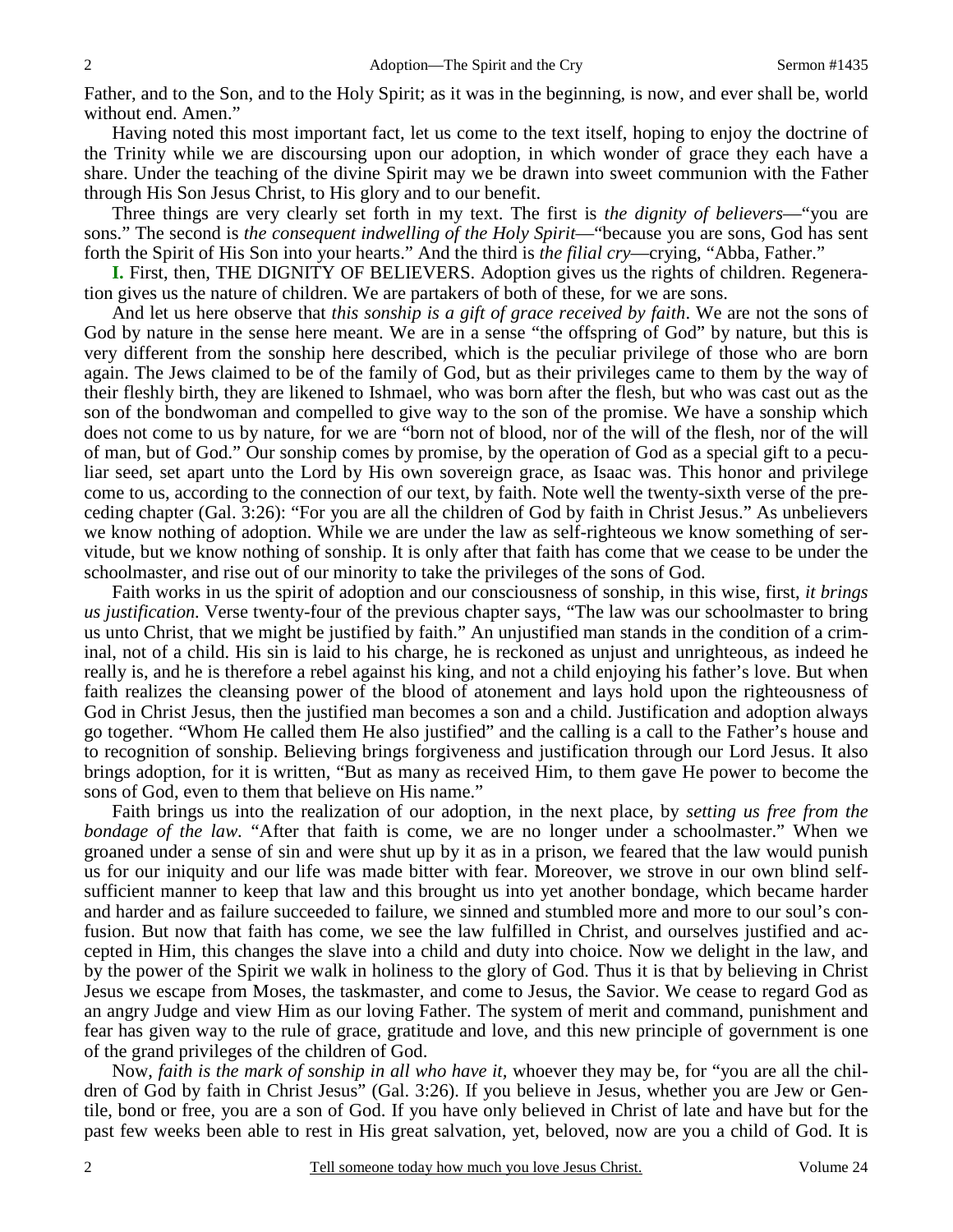not a later privilege, granted to assurance or growth in grace. It is an early blessing and belongs to him who has the smallest degree of faith and is no more than a baby in grace. If a man is a believer in Jesus Christ, his name is in the register of the great family above, "for you are all the children of God by faith in Christ Jesus." But if you have no faith, no matter what zeal; no matter what works; no matter what knowledge; no matter what pretensions to holiness you may possess, you are nothing and your religion is vain. Without faith in Christ you are as sounding brass and a tinkling cymbal, for without faith it is impossible to please God. Faith then, wherever it is found, is the infallible token of a child of God and its absence is fatal to the claim.

This according to the apostle is further illustrated by our baptism, for in baptism, if there is faith in the soul, there is an open putting on of the Lord Jesus Christ. Read the twenty-seventh verse: "For as many of you as have been baptized into Christ have put on Christ." In baptism you professed to be dead to the world and you were therefore, buried into the name of Jesus. And the meaning of that burial, if it had any right meaning to you, was that you professed yourself to be dead to everything but Christ and henceforth your life was to be in Him and you were to be as one raised from the dead to newness of life. Of course the outward form means nothing to the unbeliever, but to the man who is in Christ it is a most instructive ordinance. The spirit and essence of the ordinance, lie in the soul's entering into the symbol, in the man's knowing not only the baptism into water, but the baptism into the Holy Spirit and into fire. And as many of you as know that inward mystic baptism into Christ, know also that henceforth you have put on Christ and are covered by Him as a man is by his garment. Henceforth you are one in Christ. You wear His name, you live in Him, you are saved by Him, and you are altogether His. Now, if you are one with Christ, since He is a son, you are also sons. If you have put on Christ, God sees you not in yourself but in Christ, and that which belongs to Christ belongs also to you, for if you are Christ's, then are you Abraham's seed and heirs according to the promise. As the Roman youth, when he came of age, put on the *toga* and was admitted to the rights of citizenship, so the putting on of Christ is the token of our admission into the position of sons of God. Thus are we actually admitted to the enjoyment of our glorious heritage. Every blessing of the covenant of grace belongs to those who are Christ's and every believer is on that list. Thus, then, according to the teaching of the passage, we receive adoption by faith as the gift of grace.

Again, *adoption comes to us by redemption*. Read the passage which precedes the text—"But when the fullness of the time was come, God sent forth His Son, made of a woman, made under the law, to redeem them that were under the law, that we might receive the adoption of sons." Beloved, prize redemption and never listen to teaching which would destroy its meaning or lower its importance. Remember that you were not redeemed with silver and gold, but with the precious blood of Christ as of a lamb without blemish. You were under the law and subject to its curse, for you had broken it most grievously. And you were subject to its penalty, for it is written, "The soul that sins, it shall die." And yet again, "cursed is everyone that continues not in all things that are written in the book of the law to do them." You were also under the terror of the law, for you feared its wrath and you were under its irritating power, for often when the commandment came, sin within you revived and you died. But now you are redeemed from all. As the Holy Spirit says, "Christ has redeemed us from the curse of the law, being made a curse for us: for it is written, Cursed is everyone that hangs on a tree." Now you are not under the law, but under grace, and this because Christ came under the law and kept it both by His active and His passive obedience, fulfilling all its commands and bearing its entire penalty on your behalf and in your place. Henceforth you are the redeemed of the Lord and enjoy a liberty which comes by no other way but that of the eternal ransom. Remember this and whenever you feel most assured that you are a child of God, praise the redeeming blood, whenever your heart beats highest with love to your great Father, bless the "firstborn among many brethren," who, for your sakes came under the law, was circumcised, kept the law in His life and bowed His head to it in His death, honoring and magnifying the law and making the justice and righteousness of God to be more conspicuous by His life than it would have been by the holiness of all mankind. And He made God's justice to be more fully vindicated by His death than it would have been if all the world of sinners had been cast into hell. Glory be to our redeeming Lord, by whom we have received the adoption!

Again, we further learn from the passage that *we now enjoy the privilege of sonship*. According to the run of the passage the apostle means not only that we are children, but that we are full-grown sons.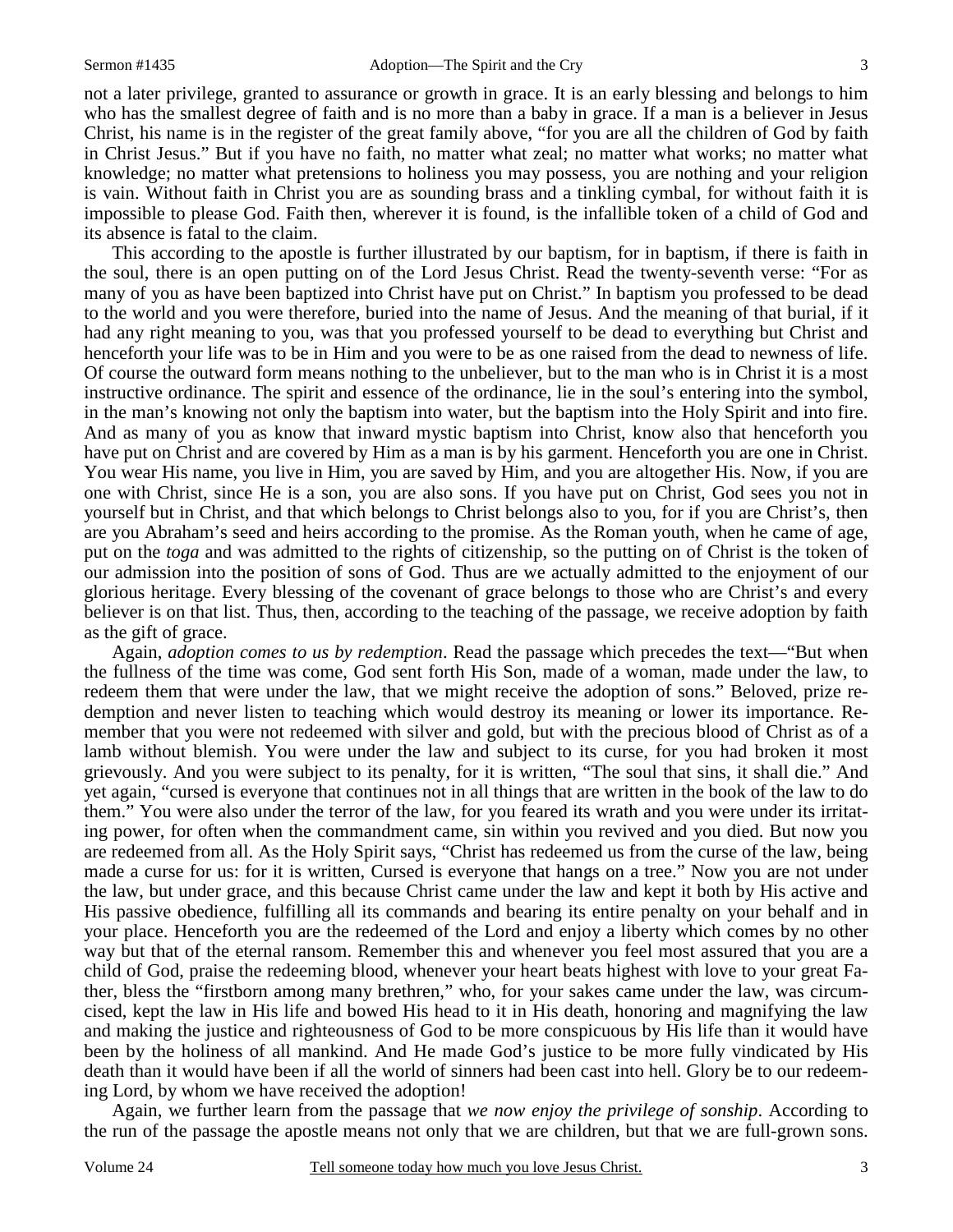"Because you are sons" means—because the time appointed of the Father is come, and you are of age and no longer under tutors and governors. In our minority we are under the schoolmaster, under the regimen of ceremonies, under types, figures, shadows, learning our A B C's by being convicted of sin. But when faith is come, we are no longer under the schoolmaster but come to a more free condition. Till faith comes we are under tutors and governors, like mere boys, but after faith, we take our rights as sons of God. The Jewish church of old was under the yoke of the law. Its sacrifices were continual and its ceremonies endless. New moons and feasts had to be kept. Jubilees had to be observed and pilgrimages made. In fact, the yoke was too heavy for feeble flesh to bear. The law followed the Israelite into every corner and dealt with him upon every point. It had to do with his garments, his meat, his drink, his bed, his board and everything about him. It treated him like a boy at school who has a rule for everything. Now that faith has come we are full grown sons, and therefore we are free from the rules which govern the school of the child. We are under law to Christ, even as the full-grown son is still under the discipline of his father's house, but this is a law of love and not of fear, of grace and not of bondage. "Stand fast therefore, in the liberty with which Christ has made us free, and be not entangled again with the yoke of bondage" Return not to the beggarly elements of a merely outward religion, but keep close to the worship of God in spirit and in truth, for this is the liberty of the children of God.

Now, by faith *we are no more like bondservants*. The apostle says that, "the heir, as long as he is a child, differs nothing from a servant, though he is lord of all; but is under tutors and governors till the time appointed of the father." But, beloved, you are now the sons of God and you have come to your majority, now you are now free to enjoy the honors and blessings of the Father's house. Rejoice that the free Spirit dwells within you and prompts you to holiness. This is a far superior power to the merely external command and the whip of threats. Now no more are you in bondage to outward forms, rites and ceremonies, but the Spirit of God teaches you all things, and leads you into the inner meaning and substance of truth.

Now, also, says the apostle, *we are heirs*—"As a result you are no more a servant, but a son, and if a son, then an heir of God through Christ." No man living has ever realized to the fullest, what this means. Believers are at this moment heirs, but what is the estate? It is God Himself! We are heirs of God! Not only of the promises, of the covenant engagements and of all the blessings which belong to the chosen seed, but heirs of God Himself. "The Lord is my portion, says my soul." "This God is our God forever and ever." We are not only heirs to God, to all that He gives to His firstborn, but heirs of God, Himself. David said, "The Lord is the portion of my inheritance and of my cup." As God said to Abraham, "Fear not Abraham, I am your shield and your exceeding great reward," so says He to every man that is born of the Spirit. These are His own words—"I will be to them a God and they shall be to Me a people." Why, then, O believer, are you poor? All riches are yours. Why, then, are you sorrowful? The everblessed God is yours. Why do you tremble? Omnipotence waits to help you. Why do you distrust? His immutability will abide with you even to the end and make His promises steadfast. All things are yours, for Christ is yours and Christ is God's. And though there are some things which at present you cannot actually grasp in your hand, nor even see with your eyes, namely, the things which are laid up for you in heaven, yet still by faith you can enjoy even these, for "He has raised us up together and made us sit together in the heavenlies in Christ," "in whom also we have obtained an inheritance," so that, "our citizenship is in heaven." We enjoy even now the pledge and earnest of heaven in the indwelling of the Holy Spirit. Oh what privileges belong to those who are the sons of God!

Once more upon this point of the believer's dignity, *we already taste some of the inevitable consequences of being the sons of God.* What are they? One of them is the opposition of the children of the bondwoman. No sooner had the apostle Paul preached the liberty of the saints, than straightway there arose certain teachers who said, "This will never do. You must be circumcised; you must come under the law." Their opposition was to Paul a token that he was of the free woman, for, behold, the children of the bondwoman singled him out for their virulent opposition. You shall find, dear brothers and sisters, that if you enjoy fellowship with God, if you live in the spirit of adoption, if you are brought near to the Most High so as to be a member of the divine family, straightway all those who are under bondage to the law will quarrel with you. Thus says the apostle, "As then, he that was born after the flesh persecuted him that was born after the Spirit, even so it is now." The child of Hagar was found by Sarah to be mocking Isaac, the child of promise. Ishmael would have been glad to have shown his enmity to the hat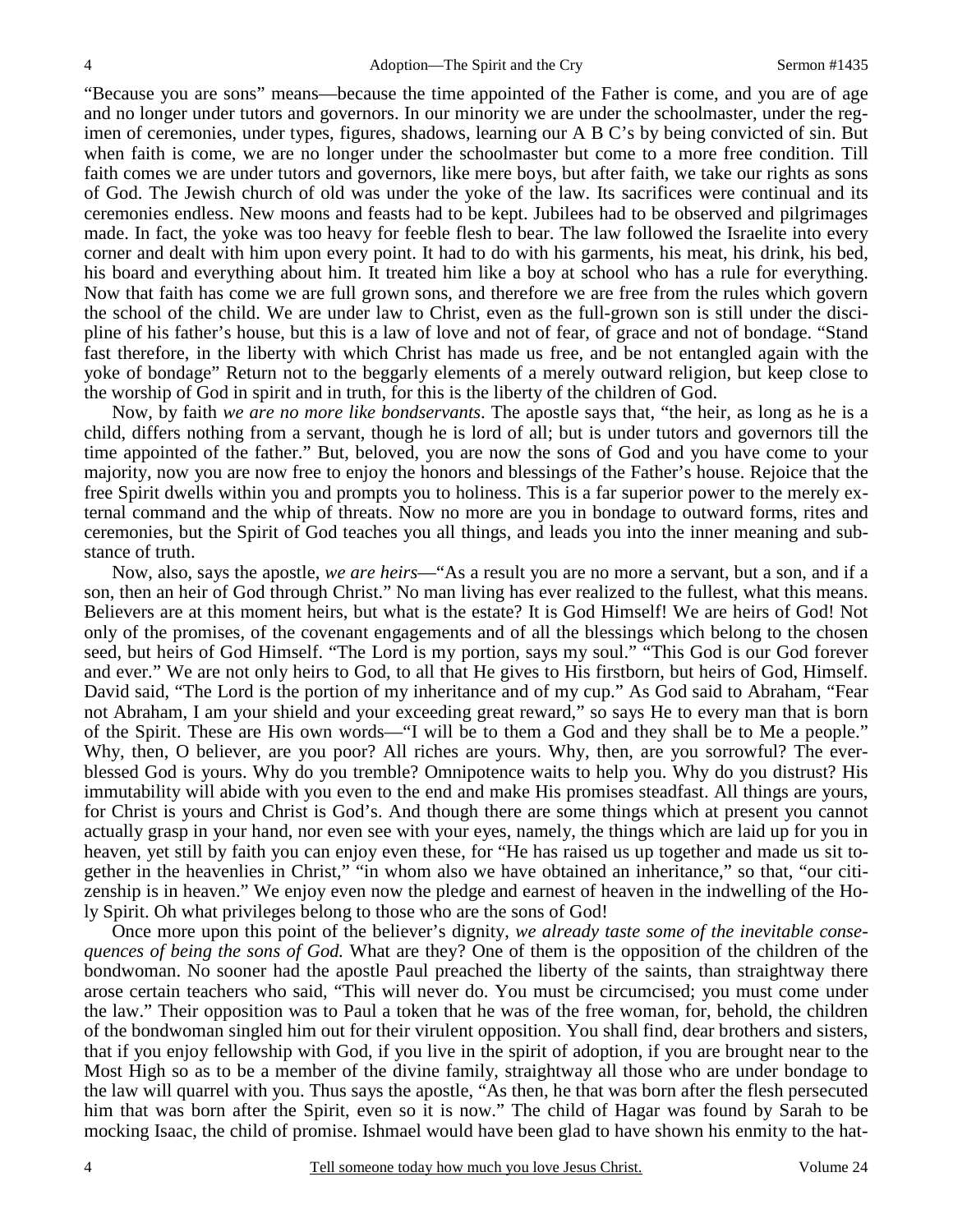ed heir by blows and personal assault, but there was a superior power to check him, so that he could get no further than "mocking." So it is now. There have been periods in which the enemies of the gospel have gone a great deal further than mocking, for they have been able to imprison and burn alive the lovers of the gospel, but now, thank God, we are under His special protection as to life and limb and liberty and are as safe as Isaac was in Abraham's house. They can mock us, but they cannot go any further, or else some of us would be publicly hung. But trials of cruel mocking are still to be endured, our words are twisted, our sentiments are misrepresented and all sorts of horrible things are imputed to us, things which we know not, to all which we would reply with Paul, "Am I therefore become your enemy because I tell you the truth?" This is the old way of the Hagarenes; the child after the flesh is still doing his best to mock him that is born after the Spirit. Do not be astonished, nor grieved in the least degree when this happens to any of you. But let this turn to the establishment of your confidence and to the confirmation of your faith in Christ Jesus, for He told you of old, "If you were of the world, the world would love his own: but because you are not of the world, but I have chosen you out of the world, therefore the world hates you."

**II.** Our second head is THE CONSEQUENT INDWELLING OF THE HOLY SPIRIT IN BELIEV-ERS—"God has sent forth the Spirit of His Son into your hearts." *Here is a divine act of the Father*. The Holy Spirit proceeds from the Father and the Son, and God has sent Him forth into your hearts. If He had only come knocking at your hearts and asked your leave to enter, He had never entered. But when Jehovah sent Him, He made His way without violating your will, but with irresistible power. Where Jehovah sent Him, there He will abide and go no more out forever. Beloved, I have no time to dwell upon the words, but I want you to turn them over in your thoughts, for they contain a great depth. As surely as God sent His Son into the world to dwell among men, so that His saints beheld His glory, the "glory as of the only begotten of the Father, full of grace and truth," so surely has God sent forth the Spirit to enter into men's hearts, there to take up His residence that in Him also, the glory of God may be revealed. Bless and adore the Lord who has sent you such a visitor as this.

Now, note the style and title under which the Holy Spirit comes to us. *He comes as the Spirit of Jesus.* The words are "the Spirit of His Son," by which is not meant the character and disposition of Christ, though that was quite true, for God sends this unto His people, but it means the Holy Spirit. Why then, is He called the Spirit of His Son, or the Spirit of Jesus? May we not give these reasons? It was by the Holy Spirit that the human nature of Christ was born of the Virgin. By the Spirit our Lord was attested at His baptism, when the Holy Spirit descended upon Him like a dove and abode upon Him. In Him the Holy Spirit dwelt without measure, anointing Him for His great work and by the Spirit He was anointed with the oil of gladness more than His fellows. The Spirit was also with Him, attesting His ministry by signs and wonders. The Holy Spirit is our Lord's great gift to the church. It was after His ascension that He bestowed the gifts of Pentecost and the Holy Spirit descended upon the church to abide with the people of God forever. The Holy Spirit is the Spirit of Christ, because He is Christ's witness here below, for "there are three that bear witness on earth, the Spirit, and the water, and the blood." For these and many other reasons He is called "the Spirit of His Son" and it is He who comes to dwell in believers. I would urge you very solemnly and gratefully to consider the wondrous condescension which is here displayed. God Himself, the Holy Spirit, takes up His residence in believers. I never know which is the more wonderful, the incarnation of Christ or the indwelling of the Holy Spirit. Jesus dwelt here for a while in human flesh untainted by sin, holy, harmless, undefiled and separate from sinners. But the Holy Spirit dwells continually in the hearts of all believers, though as yet they are imperfect and prone to evil. Year after year, century after century, He still abides in the saints and will do so till the elect are all in glory. While we adore the incarnate Son, let us adore also the indwelling Spirit whom the Father has sent.

Now *notice the place wherein He takes up His residence*—"God has sent forth the Spirit of His Son *into your hearts*." Note that it does not say into your heads or your brains. The Spirit of God, doubtless, illuminates the intellect and guides the judgment, but this is not the commencement or the main part of His work. He comes chiefly to the affections. He dwells with the heart, for with the heart man believes unto righteousness and "God has sent forth the Spirit of His Son into your hearts." Now, the heart is the center of our being, and therefore does the Holy Spirit occupy this place of vantage. He comes into the central fortress and universal citadel of our nature, and thus takes possession of the whole. The heart is the vital part. We speak of it as the chief residence of life, and therefore the Holy Spirit enters it, and as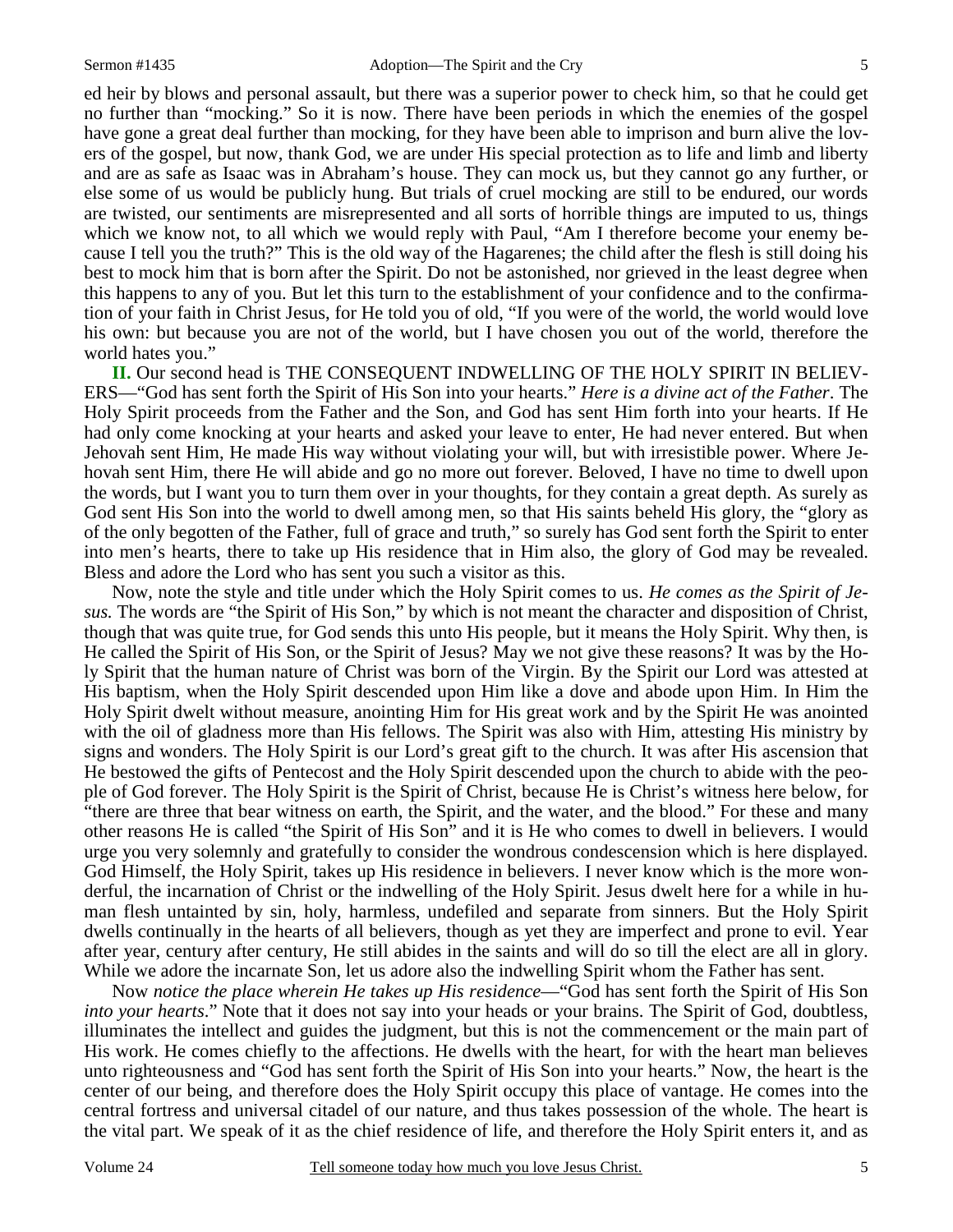the living God dwells in the living heart, taking possession of the very core and marrow of our being. It is from the heart and through the heart that life is diffused. The blood is sent to the extremities of the body by the pulsing of the heart and when the Spirit of God takes possession of the affections, He operates upon every power, and faculty and member of our entire manhood. Out of the heart are the issues of life, and from the affections sanctified by the Holy Spirit all other faculties and powers receive renewal, illumination, sanctification, strengthening and ultimate perfection.

This wonderful blessing is ours "because we are sons," and *it is filled with marvelous results.* Sonship sealed by the indwelling Spirit brings us peace and joy. It leads to nearness to God and fellowship with Him. It excites trust, love, and vehement desire and creates in us reverence, obedience and actual likeness to God, all this and much more, because the Holy Spirit has come to dwell in us. Oh, matchless mystery! Had it not been revealed, it had never been imagined, and now that it is revealed, it would never have been believed if it had not become matter of actual experience to those who are in Christ Jesus. There are many professors who know nothing of this. They listen to us with bewilderment as if we told them an idle tale, for the carnal mind knows not the things that are of God. They are spiritual and can only be spiritually understood. Those who are not sons or who only come in as sons under the law of nature, like Ishmael, know nothing of this indwelling Spirit, and are up in arms at us for daring to claim so great a blessing. Yet it is ours and none can deprive us of it.

**III.** Now I come to the third portion of our text—THE FILIAL CRY. This is deeply interesting. I think it will be profitable if your minds enter into it. Where the Holy Spirit enters there is a cry. "God has sent forth the Spirit of His Son, crying, 'Abba, Father.'" Now notice *it is the Spirit of God that cries*—a most remarkable fact. Some are inclined to view the expression as a Hebraism and read it, He "makes us to cry," but, beloved, the text does not say that and we are not at liberty to alter it upon such a pretense. We are always correct in keeping to what God says and here we plainly read of the Spirit in our hearts that He is crying, "Abba, Father." The apostle, in Romans 8:15, says, "You have received the Spirit of adoption, whereby *we* cry, Abba, Father," but here he describes the Spirit Himself, as crying, "Abba, Father." We are certain that when he ascribed the cry of, "Abba, Father," to us, he did not wish to exclude the Spirit's cry, because in the twenty-sixth verse of the famous eighth chapter of Romans, he says, "Likewise the Spirit also helps our infirmities: for we know not what we should pray for as we ought: but the Spirit itself makes intercession for us with groanings which cannot be uttered." Thus he represents the Spirit Himself as groaning with unutterable groans within the child of God, so that when he wrote to the Romans he had on his mind the same thought which he here expressed to the Galatians—that it is the Spirit Himself, which cries and groans in us, "Abba, Father." How is this? Is it not ourselves that cry? Yes, assuredly. And yet the Spirit cries also. The expressions are both correct. The Holy Spirit prompts and inspires the cry. He puts the cry into the heart and mouth of the believer. It is His cry because He suggests it, approves of it and educates us to it. We would never have cried thus if He had not first taught us the way. As a mother teaches her child to speak, so He puts this cry of, "Abba, Father," into our mouths. Yes, it is He who forms in our hearts the desire after our Father, God, and keeps it there. He is the Spirit of adoption and the author of adoption's special and significant cry.

Not only does He prompt us to cry, but He works in us a sense of need which compels us to cry, and also that spirit of confidence which emboldens us to claim such relationship to the great God. Nor is this all, for He assists us in some mysterious manner so that we are able to pray aright. He puts His divine energy into us so that we cry, "Abba, Father," in an acceptable manner. There are times when *we* cannot cry at all and then He cries in us. There are seasons when doubts and fears abound, and so suffocate us with their fumes that we cannot even raise a cry, and then the indwelling Spirit represents us, speaks for us, and makes intercession for us, crying in our name and making intercession for us according to the will of God. Thus does the cry, "Abba, Father," rise up in our hearts even when we feel as if we could not pray, and dare not think ourselves children. Then we may each say, "I live, yet not I, but the Spirit that dwells in me." On the other hand, at times our soul gives such a sweet assent to the Spirit's cry that it becomes ours also, but then we more than ever acknowledge the work of the Spirit and still ascribe to Him the blessed cry, "Abba, Father."

I want you, now, to notice a very sweet fact about this cry, namely, that *it is literally the cry of the Son.* God has sent the Spirit of His Son into our hearts, and that Spirit cries in us exactly according to the cry of the Son. If you turn to the gospel of Mark, at the fourteenth chapter, thirty-sixth verse, you will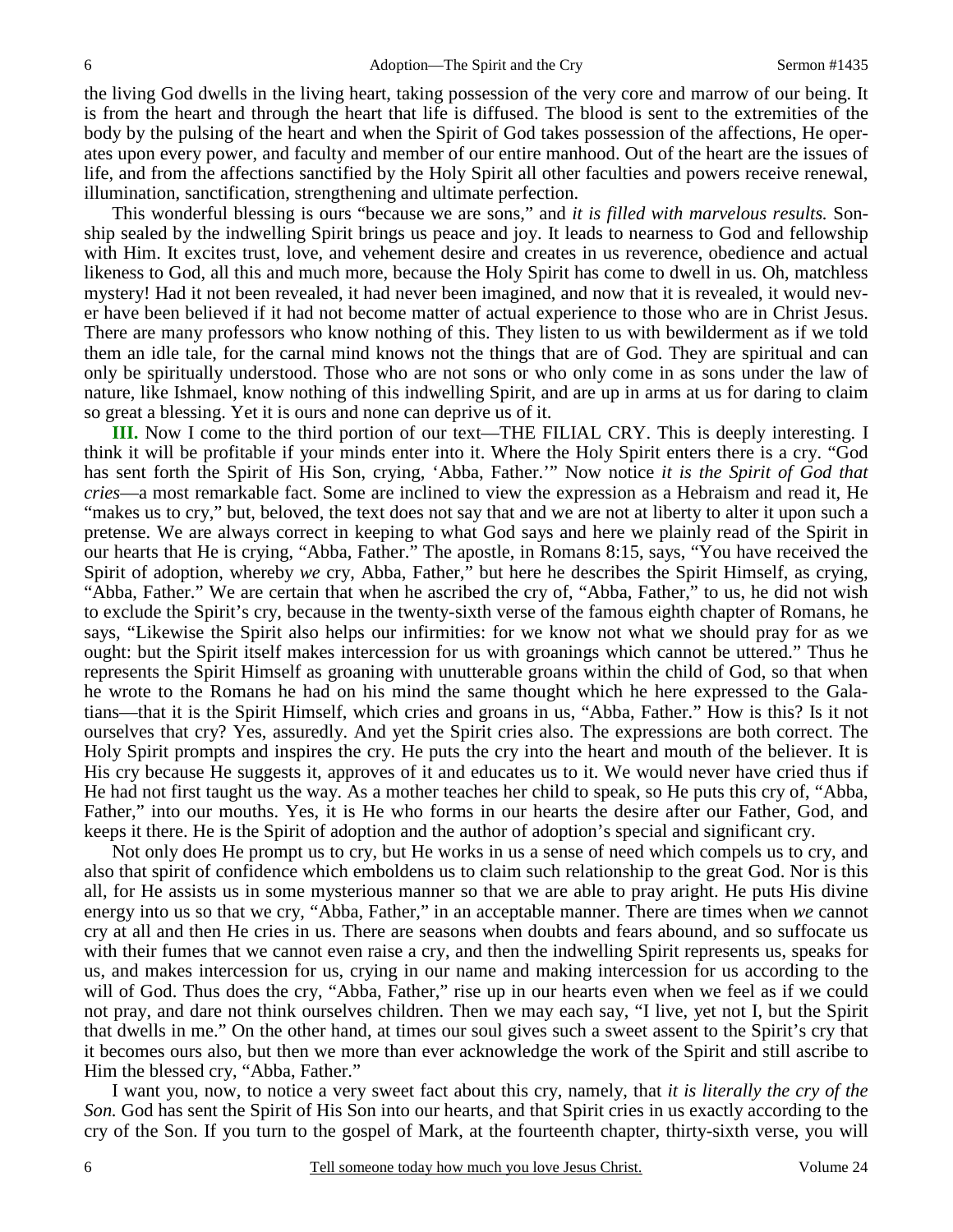find there what you will not discover in any other evangelist (for Mark is always the man for the striking points and the memorable words), he records that our Lord prayed in the garden, "Abba, Father, all things are possible unto You; take away this cup from Me: nevertheless not what I will, but what You will," so that this cry in us copies the cry of our Lord to the letter—"Abba, Father." Now, I dare say you have heard these words "Abba, Father" explained at considerable length at other times. And if so, you know that the first word is Syrian or Aramaic, or roughly speaking, Abba is the Hebrew word for "father." The second word is in Greek and is the Gentile word, "Pater," which also signifies father. It is said that these two words are used to remind us that Jews and Gentiles are one before God. They do remind us of this, but this cannot have been the principal reason for their use. Do you think that when our Lord was in His agony in the garden that He said, "Abba, Father," because Jews and Gentiles are one? Why should He have thought of that doctrine and why need He mention it in prayer to His Father? Some other reason must have suggested it to Him. It seems to me that our Lord said, "Abba," because it was His native tongue. When a Frenchman prays, if he has learned English, he may ordinarily pray in English, but if ever he falls into an agony he will pray in French, as surely as he prays at all. Our Welsh brethren tell us that there is no language like Welsh—I suppose it is so to *them.* Now they will talk English when about their ordinary business and they can pray in English when everything goes comfortably with them, but I am sure that if a Welshman is in a great fervency of prayer, he flies to his Welsh tongue to find full expression. Our Lord in His agony used His native language, and as born of the seed of Abraham He cries in His own tongue, "Abba." Even thus, my brethren, we are prompted by the spirit of adoption to use our own language, the language of the heart, and to speak to the Lord freely in our own tongue. Besides, to my mind, the word "Abba" is of all words in all languages the most natural word for father. I must try and pronounce it so that you see the natural childishness of it, "Ab-ba," "Ab-ba." Is it not just what your children say, ab, ab, ba, ba, as soon as they try to talk? It is the sort of word which any child would say, whether Hebrew, or Greek, or French, or English. Therefore, Abba is a word worthy of introduction into all languages. It is truly a child's word, and our Master felt, I have no doubt, in His agony, a love for child's words. Dr. Guthrie, when he was dying, said, "Sing a hymn," but he added, *"Sing me one of the children's hymns."* When a man comes to die, he wants to be a child again, and longs for children's hymns and children's words. Our blessed Master in His agony used the children's word, "Abba," and it is equally becoming in the mouth of each one of us. I think this sweet word, "Abba," was chosen to show us that we are to be very natural with God and not stilted and formal. We are to be very affectionate and come close to Him and not merely say, "Pater," which is a cold Greek word, but say, "Abba," which is a warm, natural, loving word, fit for one who is a little child with God and makes bold to lie in His bosom, and look up into His face and talk with holy boldness. "Abba" is not a word, somehow, but a baby's lisping. Oh, how near we are to God when we can use such a speech! How dear He is to us and dear we are to Him when we may thus address Him, saying, like the great Son, Himself, "Abba, Father."

This leads me to observe that *this cry in our hearts is exceedingly near and familiar*. In the sound of it I have shown you that it is childlike, but the tone and manner of the utterance are equally so. Note that it is *a cry*. If we obtain audience with a king we do not cry, we speak then in measured tones and set phrases. But the Spirit of God breaks down our measured tones and takes away the formality which some hold in great admiration, and He leads us to *cry,* which is the very reverse of formality and stiffness. When we cry, we cry, "Abba." Even our very cries are full of the spirit of adoption. A cry is a sound which we are not anxious that every passer-by should hear, yet what child minds his father hearing him cry? So when our heart is broken and subdued we do not feel as if we could talk fine language at all, but the Spirit in us sends forth cries and groans, and of these we are not ashamed, nor are we afraid to cry before God. I know some of you think that God will not hear your prayers, because you cannot pray grandly like such-and-such a minister. Oh, but the Spirit of His Son cries, and you cannot do better than cry too. Be satisfied to offer to God broken language, words salted with your grief, wet with your tears. Go to Him with holy familiarity and be not afraid to cry in His presence, "Abba, Father."

But then *how earnest it is*. For a cry is an intense thing. The word implies fervency. A cry is not a flippant utterance, nor a mere thing of the lips. It comes up from the soul. Has not the Lord taught us to cry to Him in prayer with fervent persistence that will not take a denial? Has He not brought us so near to Him that sometimes we say, "I will not let You go unless You bless me"? Has He not taught us so to